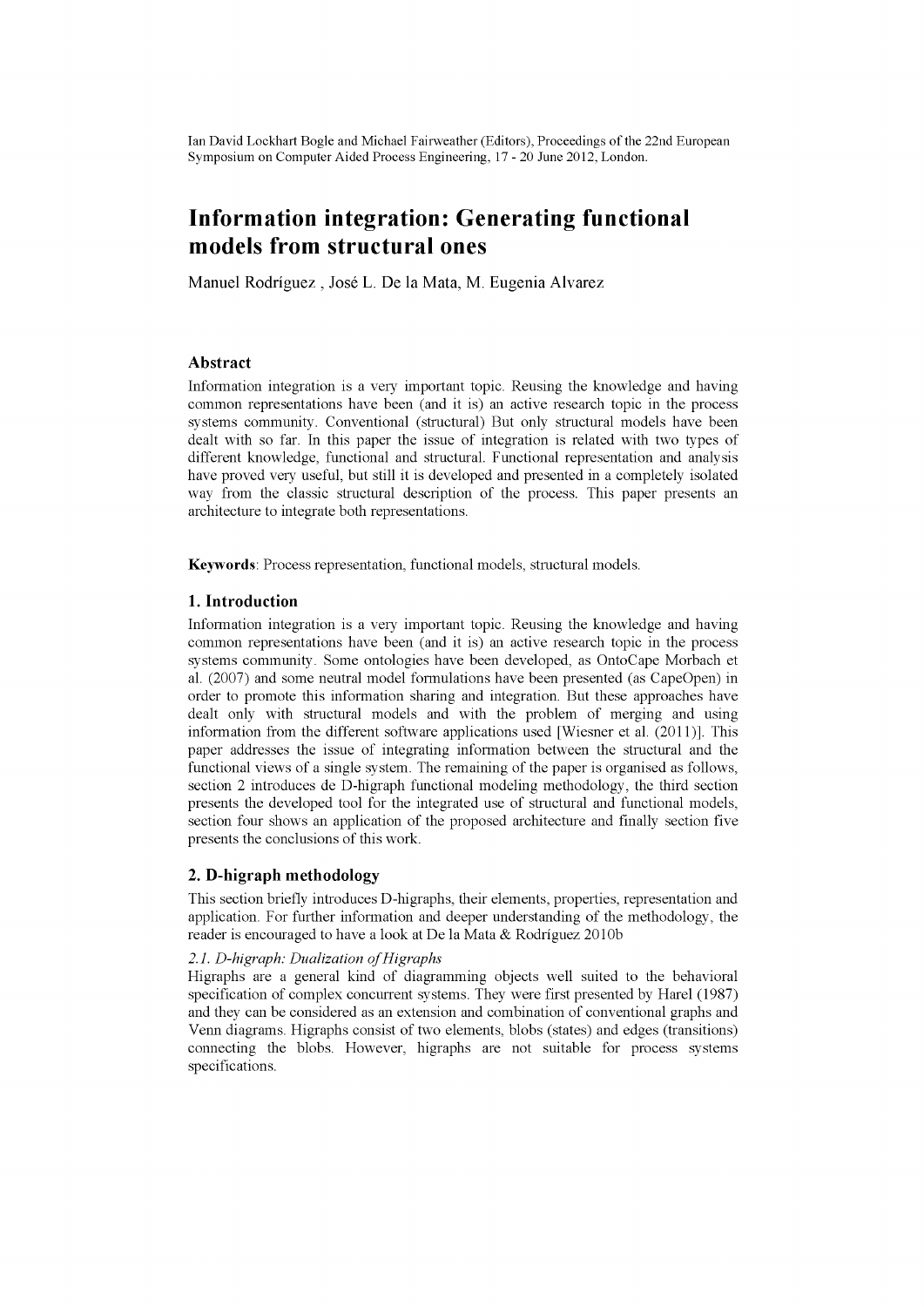Rodríguez & Sanz (2009) first presented D-higraphs as a functional modeling technique that merges functional and structural information of the system modeled.

They came from the dualization of Higraphs: blobs represent transitions and edges represent states. Disjoint blobs imply and AND relation, i.e., both transitions between states take place. Orthogonal blobs represent and OR relation, i.e., only one of the transitions takes place.

It has to be noticed that a D-higraph is NOT a dual higraph (like dual graphs), obtained from changing blobs by edges and edges by blobs. The duality lies in the interpretation of blobs, edges and their properties.



Figure 1. Basic blobs and types of edges

## *2.2. Main components*

Blobs represent functions (transitions) and they are depicted with their elements as shown in the top of Fig. 1. The function is performed by the ACTOR producing state 2 if the state 1 is enabled and if the condition is true.

Firing the function causes new states, represented by edges coming out of the blob. Edges represent flows of mass, energy or information, which are responsible of all of the interactions in a process system (Lind, 1994).

Mass, energy and information edges are depicted differently, as shown in the bottom of Fig. 1. However, the type of flow does not affect the behavior of the model, it is a visual aid to represent more information.

# *2.3. Properties*

*• Blob connection.* An edge always links two blobs: its tail and its head. Under certain conditions, the blob in the tail or in the head can not be represented (elliptic blob) but it exists.

• *Blob inclusion.* Blobs can be included inside of other blobs (Venn diagrams inclusion property). This means that the inner blob performs a function that is necessary for the function of the outer blob. This is how hierarchical functions are represented and how structural and functional information is integrated.

• *Partitioning blobs.* A blob can be partitioned into orthogonal components, establishing an OR condition between the partitions.

The main objective of D-higraphs is not only the representation of knowledge about process systems. De la Mata & Rodríguez (2010a,b) provide a series of causation rules relating two events (cause and effect) that allow us to track the evolution and propagation of failures across the system. This rules combined with sensor data of the process enables the possibility of performing FDI analysis using D-higraphs models.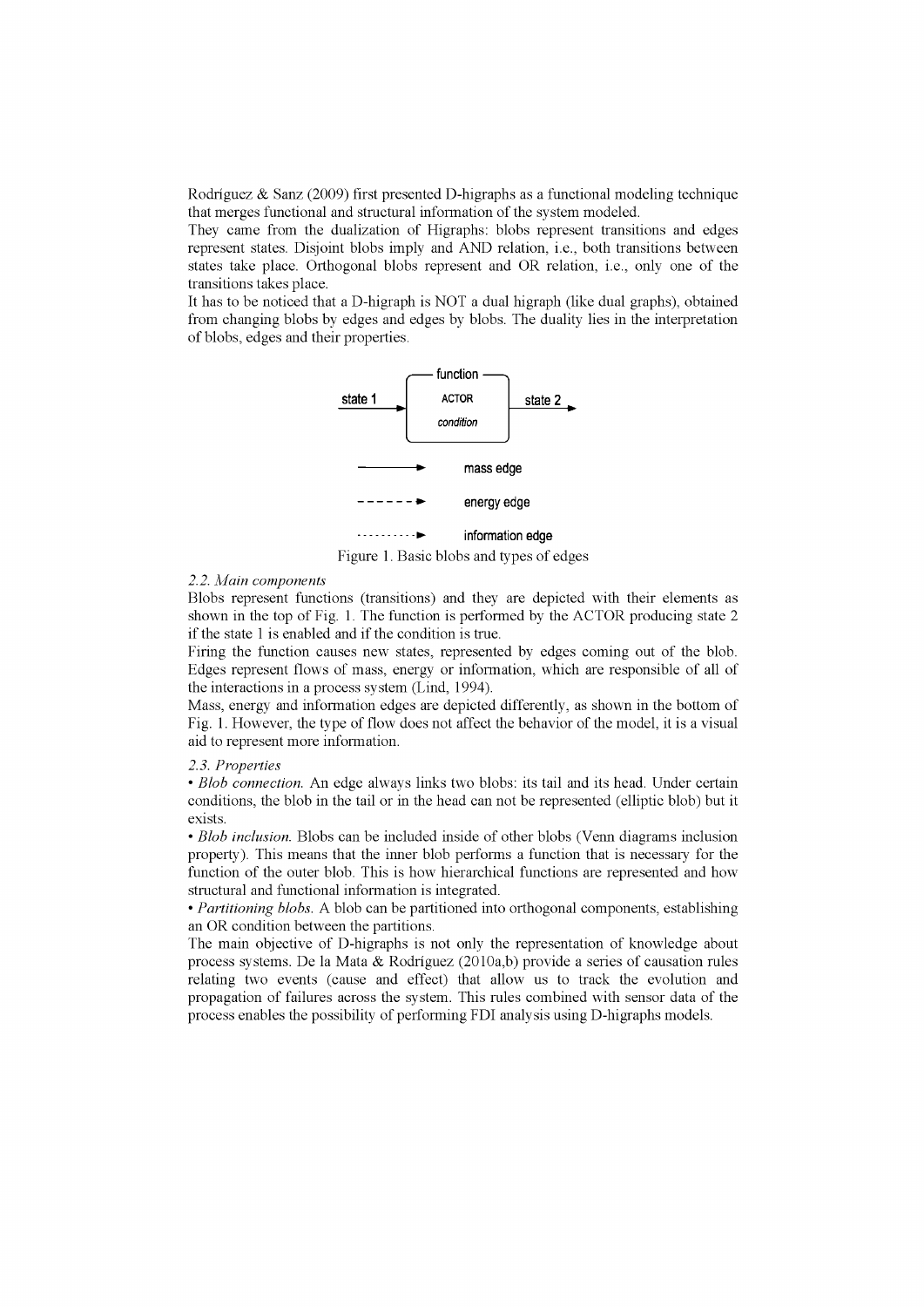# **3. Information integration tool**

#### *3.1. P&I representation*

The available P&I representation of a process is translated to a steady state model, in this case to an Aspen Plus model. This initial translation is performed manually. The steady state model is converted to a dynamic model (Aspen Dynamics / Aspen Custom Modeler). This is the structural representation of the process.

#### *3.2. D-h tool*

The steady state model is automatically translated to D-higraphs model, additional information regarding the functionality of the different units is provided to the API to perform the creation of the model. The developed tool, Alvarez (2010), allows a visual representation of the goals of the process.

#### *3.3. CLIPS*

The D-higraph representation is automatically translated to CLIPS [CLIPS (2011)] which is a production system (rule based) that will be used to conduct fault diagnosis and HAZOP analysis.

#### *3.4. Architecture*

Figure 2 shows all the components assembled. The communication between the structural (dynamic) model and the functional one is through an extension coded as a dll. This dll allows controlling the simulation as well as being an input to the functional representation of some faults in order to analyze the effects on the whole process.



Figure 2. Structural-functional information integration architecture

There are different uses of this environment from conventional simulation to fault diagnosis, sensor validation, control reconfiguration or HAZOP analysis.

#### **4. Application**

The process used consists of a jacketed reactor, a cooler and a storage tank. An exothermic reaction of isomerization in liquid phase is carried out in the reactor. Cooling water is poured through the jacket to keep reactor temperature. The cooler is a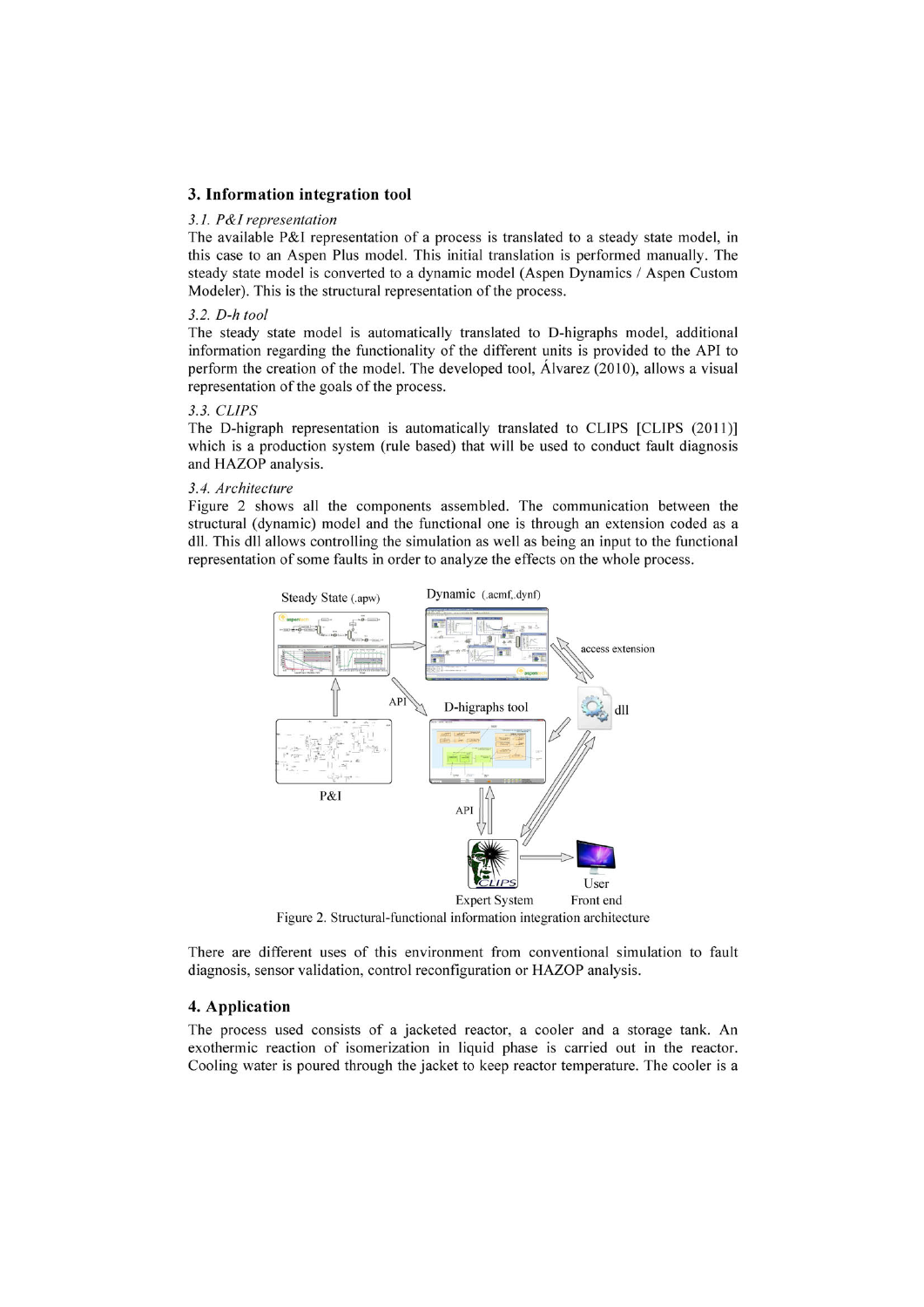shell and tube heat exchanger with one shell pass and two tubes passes. There are also five control loops controlling the reactor level and temperature, cooler outlet temperature, tank level and recycle flow. The P&ID of the process is shown in Fig 3



Figure 3. Piping and instrument diagram of the test process

For this P&I an steady state model as well as a dynamic model has been created. A functional model has also been generated using the D-higraph tool, figure 4 shows the functional model of the reactor.



For the first test we have assumed that only a dynamic model is available for the reactor and the tank, both would receive actual input data from the plant. Using the reactor dynamic model a fault has been identified following De la Mata & Rodríguez (2011).